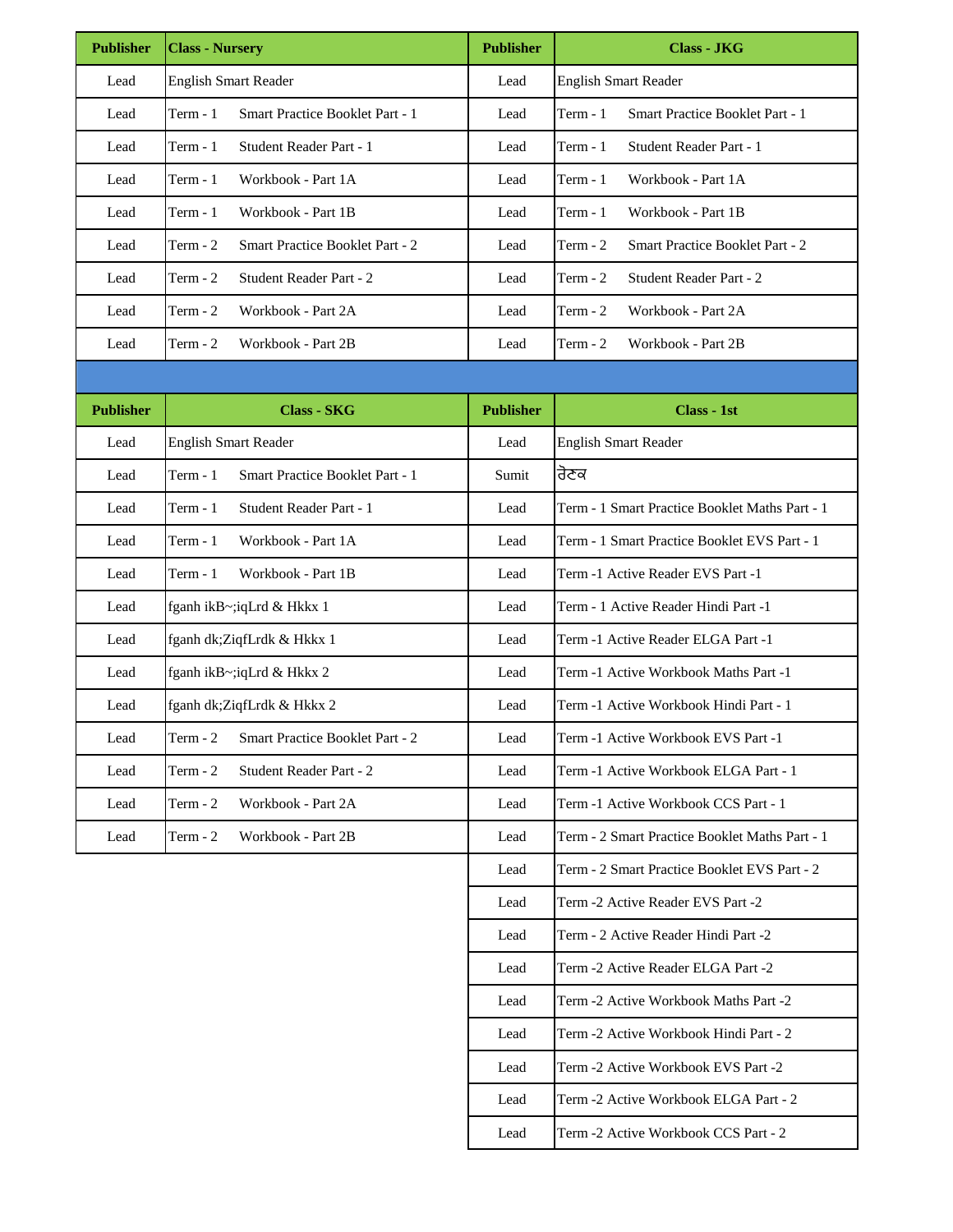| <b>Publisher</b> | Class - 2nd                                                                  | <b>Publisher</b> | Class - 3rd                                                                  |
|------------------|------------------------------------------------------------------------------|------------------|------------------------------------------------------------------------------|
| Lead             | <b>English Smart Reader</b>                                                  | Lead             | <b>English Smart Reader</b>                                                  |
| Sumit            | ਰੋਣਕ                                                                         | Sumit            | ਰੋਣਕ                                                                         |
| Lead             | Term - 1 Smart Practice Booklet Maths Part - 1                               | Lead             | Term - 1 Smart Practice Booklet Maths Part - 1                               |
| Lead             | Term - 1 Smart Practice Booklet EVS Part - 1                                 | Lead             | Term - 1 Smart Practice Booklet EVS Part - 1                                 |
| Lead             | Term -1 Active Reader EVS Part -1                                            | Lead             | Term -1 Active Reader EVS Part -1                                            |
| Lead             | Term - 1 Active Reader Hindi Part -1                                         | Lead             | Term - 1 Active Reader Hindi Part -1                                         |
| Lead             | Term -1 Active Reader ELGA Part -1                                           | Lead             | Term -1 Active Reader ELGA Part -1                                           |
| Lead             | Term -1 Active Workbook Maths Part -1                                        | Lead             | Term -1 Active Workbook Maths Part -1                                        |
| Lead             | Term -1 Active Workbook Hindi Part - 1                                       | Lead             | Term -1 Active Workbook Hindi Part - 1                                       |
| Lead             | Term -1 Active Workbook EVS Part -1                                          | Lead             | Term -1 Active Workbook EVS Part -1                                          |
| Lead             | Term -1 Active Workbook ELGA Part - 1                                        | Lead             | Term -1 Active Workbook ELGA Part - 1                                        |
| Lead             | Term -1 Active Workbook CCS Part - 1                                         | Lead             | Term -1 Active Workbook CCS Part - 1                                         |
| Lead             | Term - 2 Smart Practice Booklet Maths Part - 1                               | Lead             | Term - 2 Smart Practice Booklet Maths Part - 1                               |
| Lead             | Term - 2 Smart Practice Booklet EVS Part - 2                                 | Lead             | Term - 2 Smart Practice Booklet EVS Part - 2                                 |
| Lead             | Term -2 Active Reader EVS Part -2                                            | Lead             | Term -2 Active Reader EVS Part -2                                            |
| Lead             | Term - 2 Active Reader Hindi Part -2                                         | Lead             | Term - 2 Active Reader Hindi Part -2                                         |
| Lead             | Term -2 Active Reader ELGA Part -2                                           | Lead             | Term -2 Active Reader ELGA Part -2                                           |
| Lead             | Term -2 Active Workbook Maths Part -2                                        | Lead             | Term -2 Active Workbook Maths Part -2                                        |
| Lead             | Term -2 Active Workbook Hindi Part - 2                                       | Lead             | Term -2 Active Workbook Hindi Part - 2                                       |
| Lead             | Term -2 Active Workbook EVS Part -2                                          | Lead             | Term -2 Active Workbook EVS Part -2                                          |
| Lead             | Term -2 Active Workbook ELGA Part - 2                                        | Lead             | Term -2 Active Workbook ELGA Part - 2                                        |
|                  |                                                                              |                  |                                                                              |
| Lead             | Term -2 Active Workbook CCS Part - 2                                         | Lead             | Term -2 Active Workbook CCS Part - 2                                         |
|                  |                                                                              |                  |                                                                              |
| <b>Publisher</b> | Class - 4th                                                                  | <b>Publisher</b> | Class - 5th                                                                  |
| Lead             | <b>English Smart Reader</b>                                                  | Lead             | English Smart Reader                                                         |
|                  | ਰੋਣਕ                                                                         | Sumit            | ਰੋਣਕ                                                                         |
| Lead             | Term - 1 Smart Practice Booklet Maths Part - 1                               | Lead             | Term - 1 Smart Practice Booklet Maths Part - 1                               |
| Lead             | Term - 1 Smart Practice Booklet EVS Part - 1                                 | Lead             | Term - 1 Smart Practice Booklet EVS Part - 1                                 |
| Lead             | Term -1 Active Reader EVS Part -1                                            | Lead             | Term -1 Active Reader EVS Part -1                                            |
| Lead             | Term - 1 Active Reader Hindi Part -1                                         | Lead             | Term - 1 Active Reader Hindi Part -1                                         |
| Lead             | Term -1 Active Reader ELGA Part -1                                           | Lead             | Term -1 Active Reader ELGA Part -1                                           |
| Lead             | Term -1 Active Workbook Maths Part -1                                        | Lead             | Term -1 Active Workbook Maths Part -1                                        |
| Lead             | Term -1 Active Workbook Hindi Part - 1                                       | Lead             | Term -1 Active Workbook Hindi Part - 1                                       |
| Lead             | Term -1 Active Workbook EVS Part -1                                          | Lead             | Term -1 Active Workbook EVS Part -1                                          |
| Lead             | Term -1 Active Workbook ELGA Part - 1                                        | Lead             | Term -1 Active Workbook ELGA Part - 1                                        |
| Lead             | Term -1 Active Workbook CCS Part - 1                                         | Lead             | Term -1 Active Workbook CCS Part - 1                                         |
| Lead             | Term - 2 Smart Practice Booklet Maths Part - 1                               | Lead             | Term - 2 Smart Practice Booklet Maths Part - 1                               |
| Lead             | Term - 2 Smart Practice Booklet EVS Part - 2                                 | Lead             | Term - 2 Smart Practice Booklet EVS Part - 2                                 |
| Lead             |                                                                              | Lead             |                                                                              |
|                  | Term -2 Active Reader EVS Part -2                                            |                  | Term -2 Active Reader EVS Part -2                                            |
| Lead<br>Lead     | Term - 2 Active Reader Hindi Part -2<br>Term -2 Active Reader ELGA Part -2   | Lead<br>Lead     | Term - 2 Active Reader Hindi Part -2                                         |
|                  |                                                                              |                  | Term -2 Active Reader ELGA Part -2                                           |
| Lead             | Term -2 Active Workbook Maths Part -2                                        | Lead             | Term -2 Active Workbook Maths Part -2                                        |
| Lead             | Term -2 Active Workbook Hindi Part - 2                                       | Lead             | Term -2 Active Workbook Hindi Part - 2                                       |
| Lead<br>Lead     | Term -2 Active Workbook EVS Part -2<br>Term -2 Active Workbook ELGA Part - 2 | Lead<br>Lead     | Term -2 Active Workbook EVS Part -2<br>Term -2 Active Workbook ELGA Part - 2 |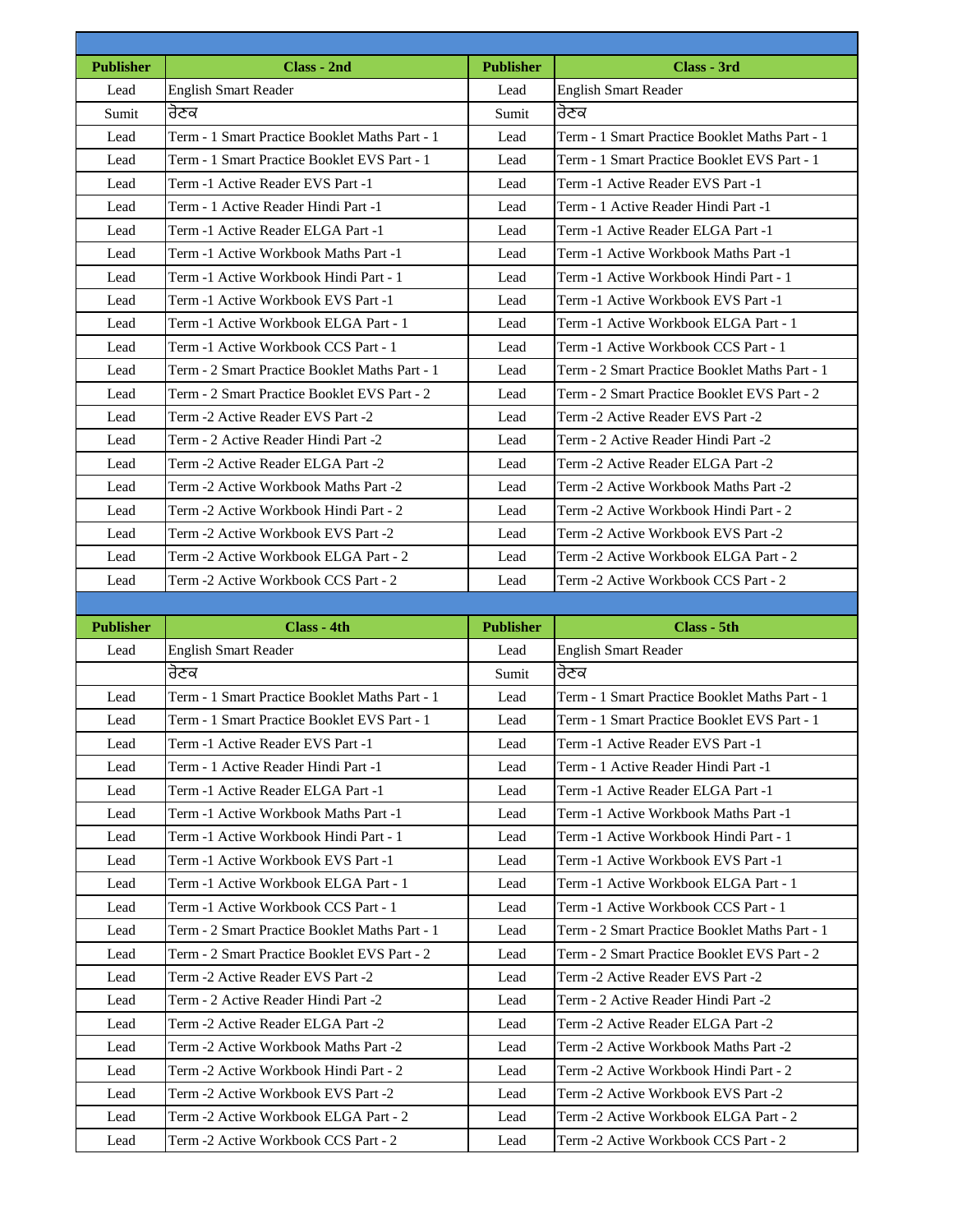| Class-6th      |                        |                                 |                          |  |  |  |  |
|----------------|------------------------|---------------------------------|--------------------------|--|--|--|--|
| S. No.         | Subject                | <b>Book Name</b>                | Publisher                |  |  |  |  |
| $\mathbf{1}$   | <b>English Reader</b>  | New Images/ English Literature  | Pearson                  |  |  |  |  |
| $\overline{2}$ | <b>English Grammar</b> | <b>Enjoying Grammar</b>         | <b>Orient Black Swan</b> |  |  |  |  |
| 3              | Punjabi                | Son Rishma                      | <b>SP Books</b>          |  |  |  |  |
| $\overline{4}$ | Hindi Reader           | Amoli                           | <b>Full Marks</b>        |  |  |  |  |
| 5              | S. St.                 | <b>Globe Trotters</b>           | Rohans                   |  |  |  |  |
| 6              | Hindi Grammar          | Sarthak Hindi Vyakaran          | Saraswati                |  |  |  |  |
| 7              | Sciecne                | <b>Science Booster</b>          | Srijan                   |  |  |  |  |
| 8              | <b>CCS</b>             | <b>LEAD</b>                     | <b>LEAD</b>              |  |  |  |  |
| 9              | <b>GK</b>              | Memory Magic (GK)               | Helpline                 |  |  |  |  |
| 10             | Drawing                | Irish Art & Craft               | Cheeka Irish Books       |  |  |  |  |
| 11             | Aptitude               | Smart - A Book on Aptitude Test | Cheeka J.B. Pub.         |  |  |  |  |
| 12             | Maths                  | Maths (R.S. aggarwal)           | <b>Bharti Bhawan</b>     |  |  |  |  |
|                |                        |                                 |                          |  |  |  |  |
|                | Class-7th              |                                 |                          |  |  |  |  |
|                |                        | Total No. of Books-12           |                          |  |  |  |  |
| S. No.         | Subject                | <b>Book Name</b>                | Publisher                |  |  |  |  |
| $\mathbf{1}$   | English Reader         | New Images/ English Literature  | Pearson                  |  |  |  |  |
| $\overline{2}$ | English Grammar        | <b>Enjoying Grammar</b>         | <b>Orient Black Swan</b> |  |  |  |  |
| $\overline{3}$ | Punjabi                | Son Rishma                      | <b>SP Books</b>          |  |  |  |  |
| $\overline{4}$ | Hindi Reader           | Amoli                           | <b>Full Marks</b>        |  |  |  |  |
| 5              | S. St.                 | <b>Globe Trotters</b>           | Rohans                   |  |  |  |  |
| 6              | Hindi Grammar          | Sarthak Hindi Vyakaran          | Saraswati                |  |  |  |  |
| $\tau$         | Sceince                | <b>Science Booster</b>          | Srijan                   |  |  |  |  |
| $8\,$          | Computer               | <b>LEAD</b>                     | <b>LEAD</b>              |  |  |  |  |
| 9              | <b>GK</b>              | Memory Magic (GK)               | Helpline                 |  |  |  |  |
| 10             | Drawing                | Irish Art & Craft               | Cheeka Irish Books       |  |  |  |  |
| 11             | Aptitude               | Smart - A Book on Aptitude Test | Cheeka J.B. Pub.         |  |  |  |  |
| 12             | Maths                  | Maths (R.S. Aggarwal)           | <b>Bharti Bhawan</b>     |  |  |  |  |